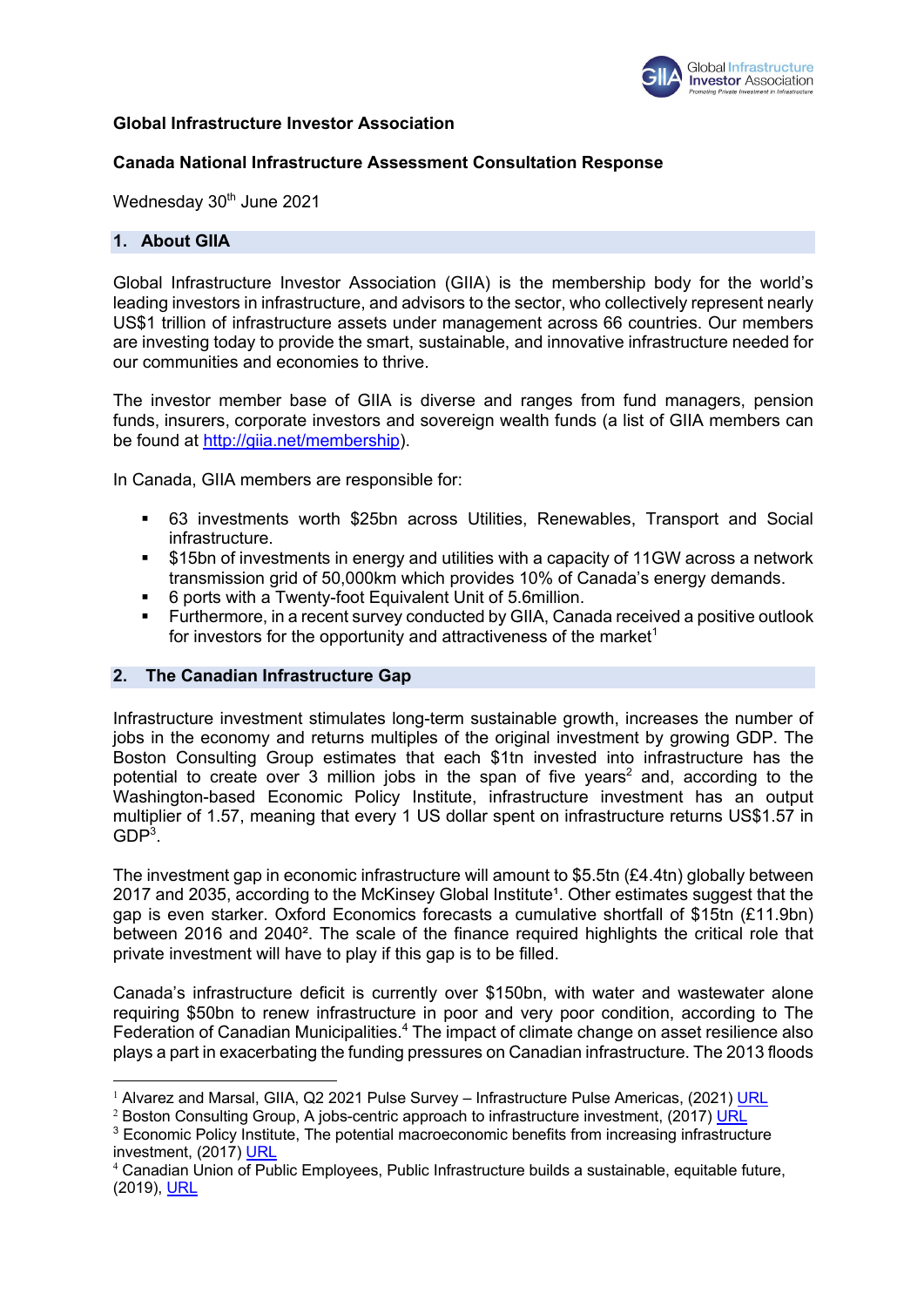

cost Alberta and Toronto \$3bn in public spending, with further estimates showing that the annual cost of catastrophe will rise to \$20bn annually in 2050. <sup>5</sup>

Added to this, the Office of the Parliamentary Budget Officer states that Canada will report a budget deficit of C\$363 billion, or 17% of gross domestic product, in the fiscal year that ended March 31<sup>6</sup> following the public spending response to the pandemic.

GIIA's Global Infrastructure Index research of 20,000 citizens from 27 different countries also shows that overall, 54% of respondents agreed that Canada was not doing enough to meet the country's infrastructure needs and 67% believed that investing in infrastructure should be prioritised as a key part of the recovery to the pandemic<sup>7</sup>. Moreover, challenges in designing, executing and operating infrastructure involve multiple levels of government which creates imbalance and inefficiency. Currently, provinces and cities collect over 60% of revenue from taxation but build 90% of public infrastructure $8$ .

It is clear that the public sector will be unable to meet the infrastructure funding gap, and the needs of Canadian citizens alone. Private investment offers part of the solution.

# **3. Requirements to leverage private capital in infrastructure in Canada**

Canada's pension funds include the top 6 of the 20 largest pension fund infrastructure investors in the world. However, these funds invest less than 15% of their infrastructure portfolio within Canada itself.<sup>9</sup> There are various reasons for this, including a perceived absence of investible projects which provide attractive returns, insufficient pipeline of larger scale projects to attract major investors, regulatory constraints and an approval process which is unpredictable and time consuming for investors. These issues need to be addressed in order to enable a more welcome and attractive investment environment for private investment in Canadian infrastructure<sup>10</sup>.

There are four areas that GIIA investors believe that the Federal Government should be focussed on as part of the National Infrastructure Assessment process:

- 1) The need for an investable pipeline to attract private capital
- § The Federal Government should seek to replicate the work being done by Infrastructure Ontario<sup>11</sup> at the Federal level, to showcase an investable project pipeline and provide clarity on Canada's willingness and openness to work with private investors to ensure there is adequate competition for projects.
- In the UK for example, the UK Treasury has, in the past, laid out a series of 5-year plans detailing a comprehensive pipeline of infrastructure investments in public and private sector projects running from 2016 through 2021. This map contained 600 projects with a combined value of £425bn which gave investors a strategic view of planned investments.12

 $5$  Canadian Union of Public Employees, Public Infrastructure builds a sustainable, equitable future, (2019), URL

 $6$  Bloomberg, Trudeau will add to record debt (2021), URL

<sup>&</sup>lt;sup>7</sup> GIIA, Global Infrastructure Index (2020), URL

<sup>&</sup>lt;sup>8</sup> Canadian Union of Public Employees, Public Infrastructure builds a sustainable, equitable future, (2019), URL

 $9$  Boston Consulting Group, 15 Things to Know about Canadas Infrastructure, (2020) URL

<sup>10</sup> Ibid URL

<sup>&</sup>lt;sup>11</sup> Infrastructure Ontario, URL

<sup>12</sup> Ibid URL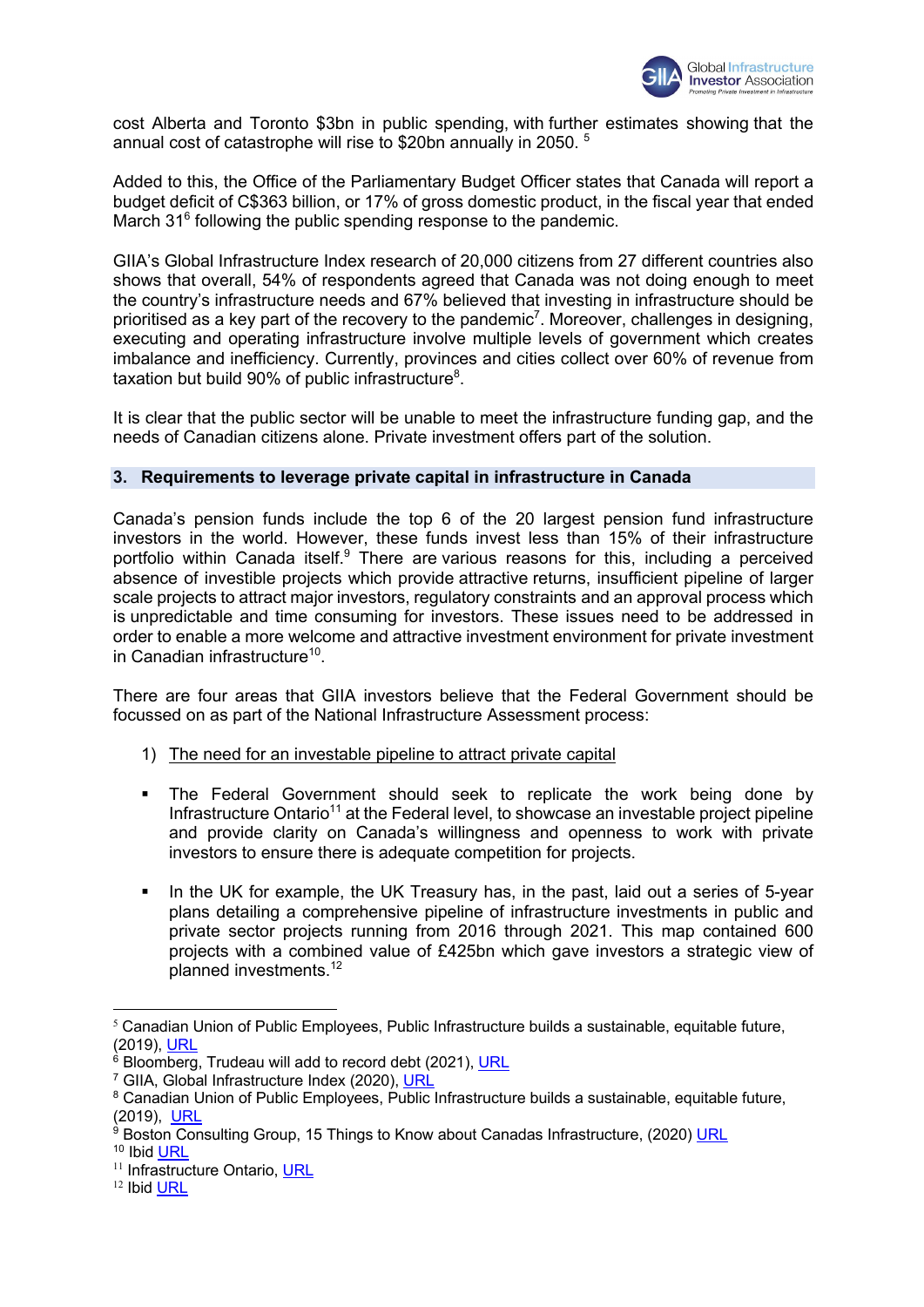

- **•** Australia takes a data driven approach to their prioritisation and recommendation process with Infrastructure Australia13. They perform assessments of nominated projects and include multiple levels of analysis to make it easier to rank the importance of projects to the Australian economy. Furthermore, Infrastructure Australia develops the Infrastructure Priority List<sup>14</sup> which ranks nationally significant investments.
- 2) Stable policy and regulatory frameworks
- Policy and regulatory certainty are key to ensuring that stable and predictable returns on investment can be achieved over the long term. Investors need clear and consistent advice to be given to regulators in core markets to ensure that investment returns, and consumer interests are both met fairly and that there is a robust and merits-based appeals process in the unlikely event of a dispute<sup>15</sup>.
- In the UK the Infrastructure and Projects Authority exists as the government's centre of expertise for infrastructure and major projects, reporting to the Cabinet Office and HM Treasury and acting as an interlocutor between the public and private sectors on infrastructure project delivery.
- **•** In Australia there is a one stop shop for approvals, the Major Projects Approval Agency, which serves as a single point of entry into government regulations helping investors understand and navigate regulatory obligations.16
- An independent Canadian infrastructure projects agency could help provide advice and guidance to government on the steps needed to encourage and enable muchneeded private investment in Canadian infrastructure. This could sit alongside the CIB and form an independent advisory function to help investors to navigate regulations, in the same way as the Major Project's Authority in Australia. Alternatively, it could be established as an arm of the Canadian Federal Government, with sufficient overall independence and oversight and with a mandate to work with institutions like the CIB to broaden the offer to investors in this area.
- 3) Build on successes of the PPP model in Canada
- The use of PPPs in infrastructure projects is generally viewed very favourably in Canada. The PPP model has been used to successfully deliver dozens of high-value, high-profile social, transportation, water and wastewater and energy projects in Canada and generally there has been a good track record of delivering the relevant projects on time and on budget.
- One of the aspects of Canadian PPPs which supports their popularity is that they are based, for the most part, on availability payments rather than revenue-based payment mechanisms that require the market and its lenders to assume volume risk.
- As well, transferring the design, construction, and materials procurement risk to the private sector, while the public sector focuses on output specifications and major permitting risks, allows for each side to do what they do best, thus increasing the overall efficiency of the process. Finally, as the PPP model has evolved in Canada, government infrastructure procurement agencies have refined their agreements and

<sup>&</sup>lt;sup>13</sup> Infrastructure Australia (2021), URL

<sup>&</sup>lt;sup>14</sup> Infrastructure Australia, Infrastructure Priority List (2021), URL

<sup>&</sup>lt;sup>15</sup> GIIA, The Future of UK Infrastructure, (2021) URL

 $16$  Boston Consulting Group, 15 Things to Know about Canadas Infrastructure, (2020) URL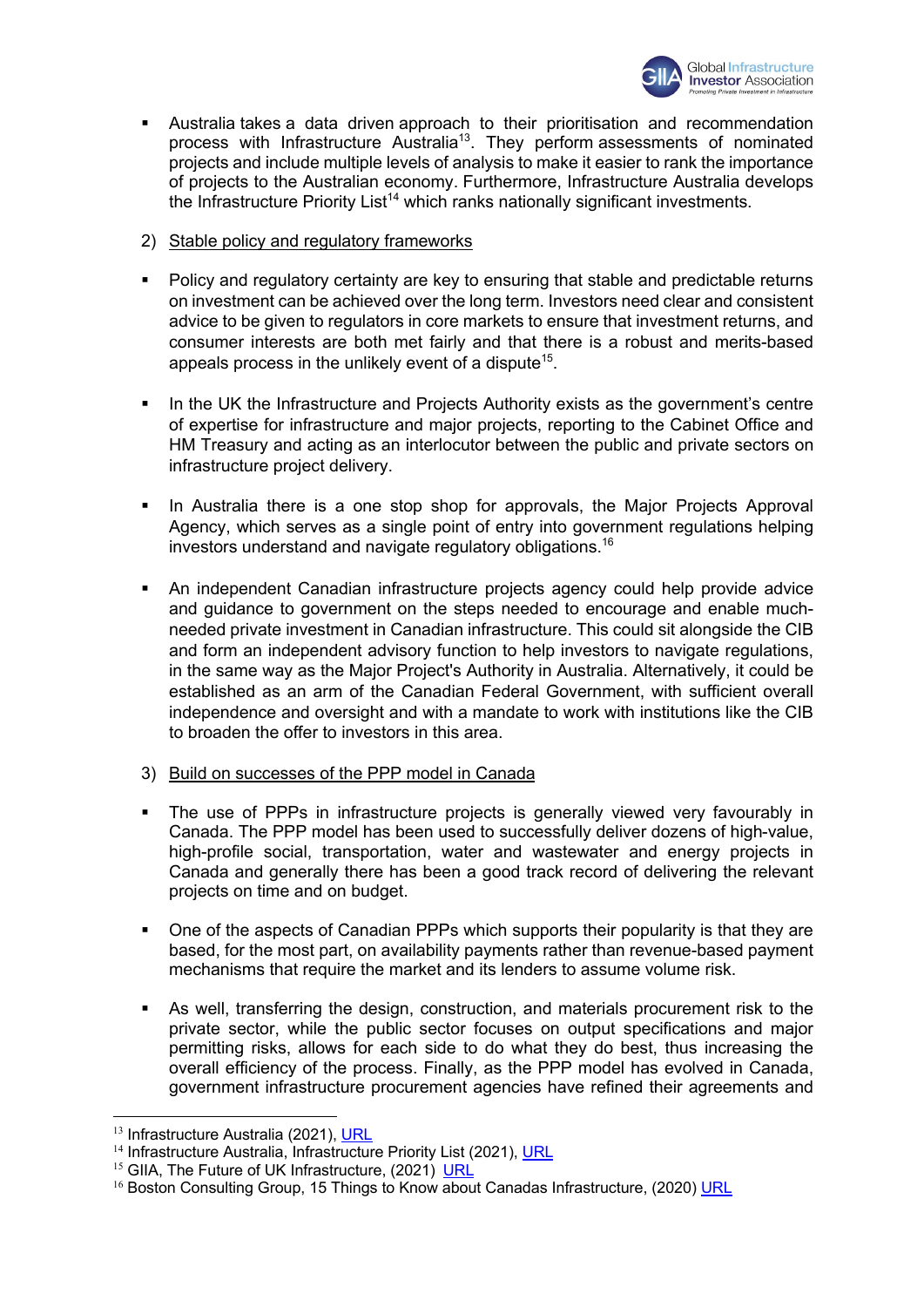

risk transfer mechanisms and have encouraged the entry of more participants into the bidding process in order to ensure that there is more opportunity for the public-sector to participate in potential upsides and to drive leaner, more competitive bids from private-sector participants.

- The success of the Canadian model over the last 18 years or so and the ability of the contractual PPP model to incentivize particular behaviours and public sector objectives through specific performance regimes and payment mechanisms provide strong evidence that the model will continue to be one of the preferred approaches to encourage private sector participation in the delivery of public facilities and services.
- § However, there remains scope to increase the role of other infrastructure funding models in delivering Canadian infrastructure and, more widely, to learn from best practice around the world:
	- a) **Cap and Floor model** the floor is set at a level that ensures that an asset can cover its annual operating expenditure and service its debt. The cap is set to ensure that equity investors receive sufficient, but not excessive, returns. The advantage of this model for investors is that their cost of construction, debt and fixed costs are guaranteed by the floor thus guaranteeing stable returns from the outset. Consumers also benefit because returns are seen to be limited and not 'excessive'. It has been thus far extensively used in the electricity interconnectors industry in Belgium, France, Norway, Ireland, Denmark and Germany.
	- b) **Contracts for Difference**  incentivises investment by providing developers of projects with high upfront costs and long lifetimes with direct protection from volatile wholesale prices.
	- c) **Regulated Asset Base model**  incentivises private investment into public projects by providing a secure payback and return on investment for developers whilst providing new improved services to consumers.
- 4) The role of Canada's Infrastructure Bank
- The Canada Infrastructure Bank is an important tool with which to leverage much needed private investment in Canadian infrastructure, but, for a number of reasons, has so far been unable to meet expectations in terms of the number of projects delivered and the funds allocated to these from private sources<sup>17</sup>.
- § GIIA investors believe that these issues have arisen mainly as a result of a disconnect between the Bank's policy objectives and project delivery teams. The Bank has also suffered from a perceived weakness in stakeholder engagement, investors have felt that the Bank has not actively sought out the advice and input of the private sector and that this has hampered the performance of the crowding-in objectives of the Bank.
- The main questions for the Federal Government during the NIA process should be to understand how the CIB will act as a catalyst between the needs of private funds and policy objectives of government going forwards. There is also a question around how the Bank identifies projects and structures these so that they are made attractive to private investors.
- 5) Government ownership

<sup>&</sup>lt;sup>17</sup> Office of the Parliamentary Budget Officer, Canada Infrastructure Bank (March 2021) URL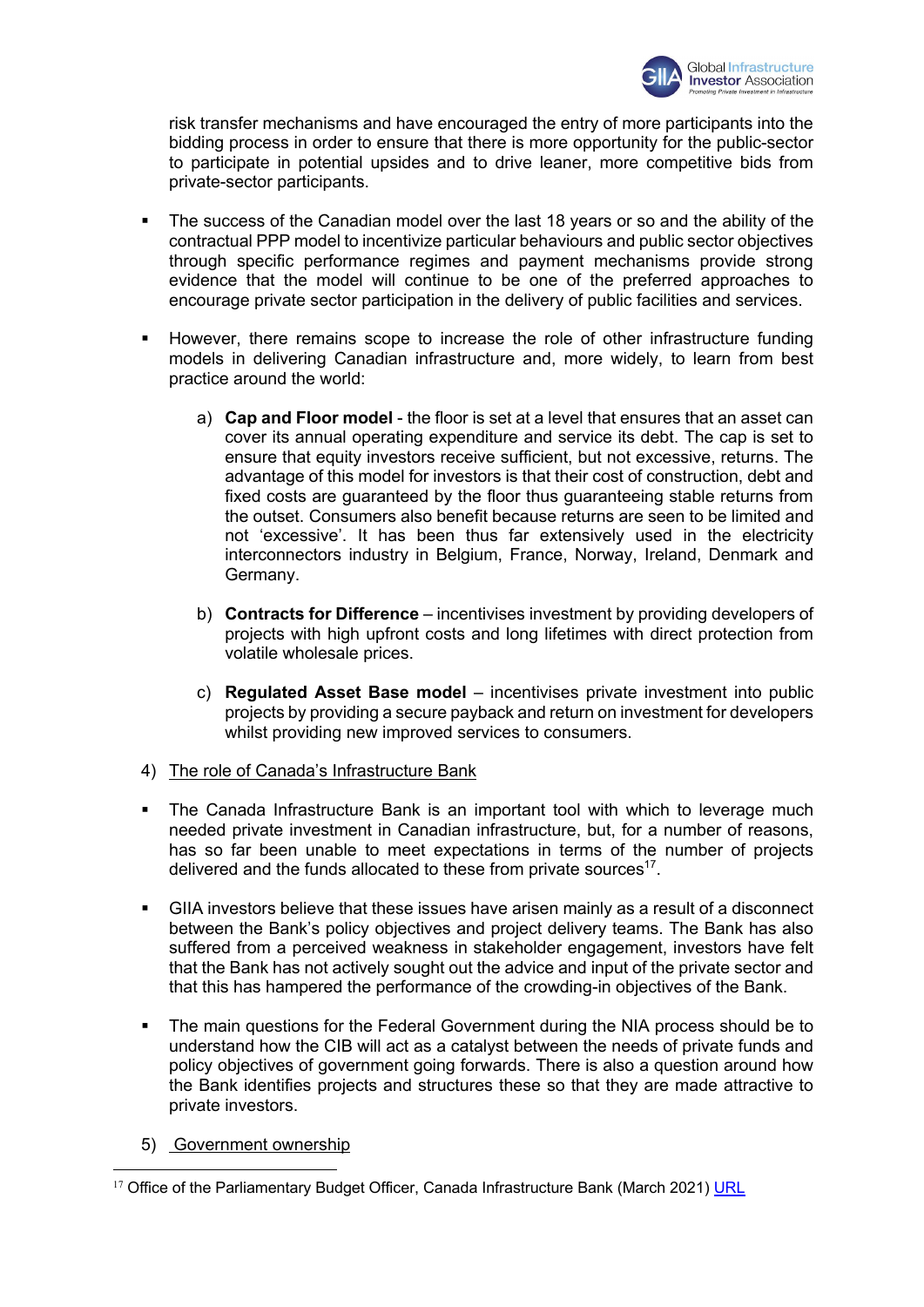

- Perhaps the greatest obstacle to private investment in Canadian infrastructure projects is the public ownership of existing (brownfield) infrastructure assets which leaves private investors with fewer options for where to invest. The Federal Government should use the opportunity of the National Infrastructure Assessment to make a clear commitment to public-private concession models in areas such as airports, ports, roads, telecommunications, water infrastructure and land registries where there is an opportunity to relinquish state control and thereby reduce the burden on public budgets from operation and maintenance costs.
- Here, the Federal Government could learn lessons from the asset recycling schemes operated in Australia where states can lease, design, build, operate and maintain contracts to the private sector. This generates new revenue for the public sector whilst boosting investment in infrastructure. The critical element is that State and local governments maintain ownership of the leased assets and are able to stipulate minimum levels of operating and maintenance standards as well as employment opportunities. Proceeds from such leases can be invested in new and perhaps less commercially viable infrastructure, for instance in rural broadband roll out.
- Indeed, in Australia there is a federal bonus payment equal to 15% of the net lease proceeds invested in infrastructure – the Australian program used around \$3bn of federal funds and generated over \$20bn in infrastructure investment.
- However, areas such as Queensland which have not taken full advantage of the scheme, have not benefitted from the opportunity. In 2017 the State of Queensland had to fund a \$5.4bn Cross River Rail project, growing that state's public debt to  $$90bn.<sup>18</sup>$

# **4. Private investment to achieve zero carbon emissions**

In 2021, the Business Council of Canada (BCC) published Clean Growth 3.0 which sets out the steps needed to reach the Net Zero target by 2050 in Canada for both public and private actors. The BCC is clear that sustained environmental changes are only possible with both public *and* private investment.19

Their report calls on Canada's government to develop a clear and long-term emissions reduction policy to help businesses to plan for the transition and the need to innovate in clean technology. Clean Growth 3.0 outlines 6 core principles which will help Canada achieve NetZero:

- Close cooperation between public and private sectors
- Long term policy stability to incentivise investment in existing and emerging clean technologies
- Recognise the role that energy sector plays in the transition
- § Full transparency on cost implications of Canada's climate and energy policies
- Partnerships with indigenous communities
- § Embrace climate resilience and adaption strategies by working with provincial and municipal governments to develop a climate adaptation framework. <sup>20</sup>

<sup>&</sup>lt;sup>18</sup> Financial Review, Asset recycling 2.0 the way to kick start the economy, (2019) URL

<sup>&</sup>lt;sup>19</sup> Business Council of Canada, Clean Growth 3.0, (2021) URL

<sup>20</sup> Ibid, URL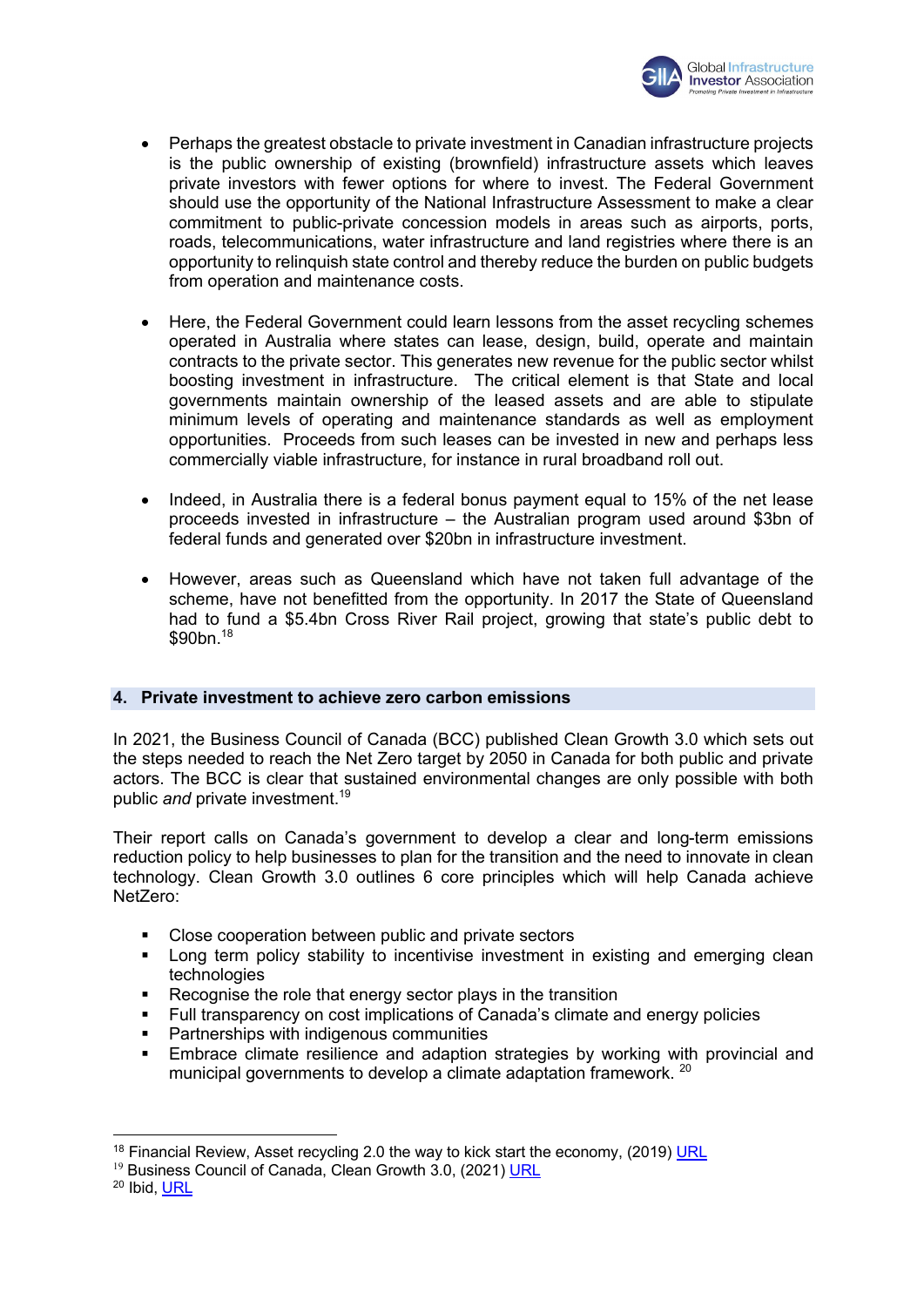

The plan also outlines that Canada's government must further make use of public private partnerships to substantially boost investment in low-greenhouse gas technologies and it is important that the government gives clear signals that it is willing to facilitate the necessary investments to reduce emissions. The government's role will need to gradually change to become a predictable and long-term partner that enables investment and helps to de-risk emerging opportunities for investors.

In similar lines, Prime Minister of Canada, Justin Trudeau expressed that "In order to create good jobs, grow the economy and strengthen the middle class, the private and public sectors must work together as partners", and that the government expected ultimately to attract some \$140 billion in private capital to the Infrastructure Bank.<sup>21</sup>

To enhance this, the government needs to develop a policy framework that provides clarity on carbon policy and regulation, creates stable revenues for investors and includes investment incentives and clear guidance on the federal government's role in supporting strategic investments in emerging technologies.

# **5. GIIA member Canadian case studies**

Private investment in Canadian infrastructure has delivered significant benefits over recent years.

# Boralex – CDPQ

- **In 2017, CDPQ acquired an interest in Boralex worth**  $$231m^{22}$
- § Boralex build and operate renewable power facilities in Canada, France and the US and is a leader in onshore wind within Canada.
- § With the investment from private sources, Boralex has been able to expand its operations in Canada and push its generating capacity from 1,739MW in 2017 to 2,400MW.
- In 2019 Boralex announced a strategic plan for 2023 to increase their overall capacity to 2.8GW in Canada.<sup>23</sup>

Pattern Energy - PSP

- **PSP** acquired a majority share of Pattern Energy in 2017.<sup>24</sup>
- Pattern Canada is the country's largest operator of wind power with over 1.8GW installed capacity across 10 windfarms which could supply 600,000 homes each year.<sup>25</sup>
- With the investment from private sources, Pattern announced a strategic initiative for major expansion, Pattern Development 2.0 with up to \$1bn in new capital commitment.
- **In 2018, PSP helped Pattern Energy acquire a 147MW wind farm in Quebec.**<sup>26</sup>

Coastal Gas Link

- § AIMCo, KKR and NPS have financed the Coastal Gas Link development in 2020.
- § The development project comprises of 670km of natural gas pipeline and once completed the pipeline will have an initial capacity of 2.1bn cubic feet per day.

 $21$  Ibid, URL

 $22$  Inframation News, Boralex Acquisition, (2017) URL

<sup>&</sup>lt;sup>23</sup> Alpora, Boralex INC. , (2021) URL

 $24$  Benefits Canada, PSP To Become Largest Shareholder of US Renewables Energy Company, (2017) URL

<sup>&</sup>lt;sup>25</sup> Pattern Energy, Canada Portfolio, (2021) URL

<sup>&</sup>lt;sup>26</sup> Invest PSP, Pattern Energy and PSP Investment Acquire 147MW Mont Sainte-Marguerite Wind Facility in Quebec, (2018) URL